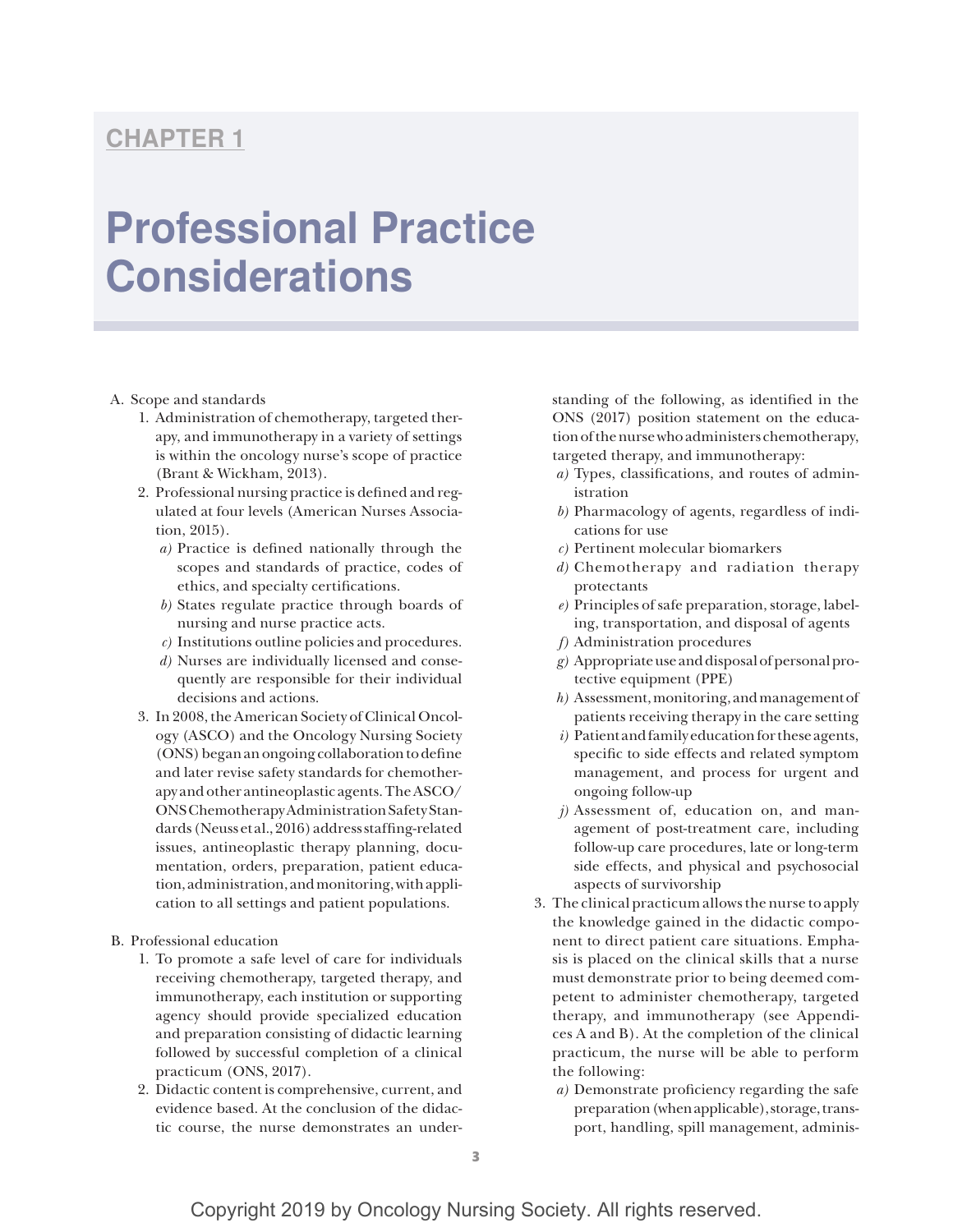tration, and disposal of antineoplastic drugs and equipment.

- *b)* Identify appropriate physical and laboratory assessments for specific agents.
- *c)* Demonstrate skill in venipuncture, including vein selection and maintenance of the site during and after drug administration.
- *d)* Demonstrate skill in the care and use of various vascular access devices.
- *e)* Identify patient and family education needs in relation to agents.
- *f)* Identify acute local or systemic reactions (including extravasation and anaphylaxis) in association with antineoplastic drugs, and identify appropriate interventions.
- *g)* Demonstrate proficiency in the safe administration of hazardous drugs (HDs) and disposal of contaminated waste and equipment.
- *h)* Demonstrate knowledge of institutional policies and procedures regarding antineoplastic administration.
- *i)* Document pertinent information in the medical record.
- 4. Clinical activities
	- *a)* Pair nurses who are new to antineoplastic drug administration with an experienced nurse who can serve as preceptor, providing clinical supervision and instruction (Lockhart, 2016).
	- *b)* The preceptor and the nurse establish specific objectives at the beginning of the clinical practicum. Ideally, the nurse and preceptor select an assignment of patients, and the nurse assumes responsibility for planning and providing care for these patients under the guidance and supervision of the preceptor.
	- *c)* The length of time spent in the clinical practicum should be individualized depending on the nurse's ability and skill in meeting the specific objectives and institutional requirements.
	- *d)* The nurse should become proficient and independent in administering nonvesicants before progressing to vesicant administration.
	- *e)* Various clinical settings can be used for the nurse to demonstrate competence in antineoplastic drug administration. It may not be realistic for all settings or agencies to provide on-site education and training. Alternative methods can be used, such as the following:
		- (1) Contracting with larger institutions for didactic education or clinical experience, including experience for specific needs (e.g., vesicant, nonvesi-

cant, IV push, short infusion, continuous infusion)

- (2) Creating or using a simulated laboratory to substitute for the clinical component
- 5. Evaluation: An evaluation tool based on the desired outcomes should be used to document the nurse's knowledge of and competency in the following:
	- *a)* Agents and the associated nursing implications
	- *b)* Technical skills required for the administration of agents (e.g., dose calculation, venipuncture, access device management)
	- *c)* Patient and family education about the treatment regimen
	- *d)* Steps to take in the event of an untoward response following drug administration (e.g., anaphylaxis, hypersensitivity reaction, extravasation)
- 6. Competency may be verified in a simulated setting (e.g., skills laboratory) or as a precepted experience in the clinical setting. Individualize the evaluation/documentation tool to meet the needs of the new nurse and the practice setting, including a minimum number of observed and documented antineoplastic drug administrations. Observed administration of at least three different agents, types, and routes (i.e., nonvesicant and vesicant; IV push and short-term infusion) is recommended.
- 7. Annual continuing education and ongoing competency assessment are required of staff who order, prepare, and administer antineoplastic agents (Neuss et al., 2016).
	- *a)* Educational content should be designed to meet the needs of staff in the healthcare setting and emphasize new information available.
		- (1) Methods that may be used to identify needs include but are not limited to clinical observation, literature review, staff or patient survey, chart audits, and quality improvement studies.
		- (2) Potential topics include new drugs or drug delivery, reinforcement or training on policies and procedures, and prevention and management of treatment toxicities.
	- *b)* Competency assessment is ongoing, may be done by peers or supervisory staff, and is measured in several ways (Lockhart, 2016). Examples include the following:
		- (1) Testing: Provide a packet of articles for the staff to read or a live educational program followed by an open-book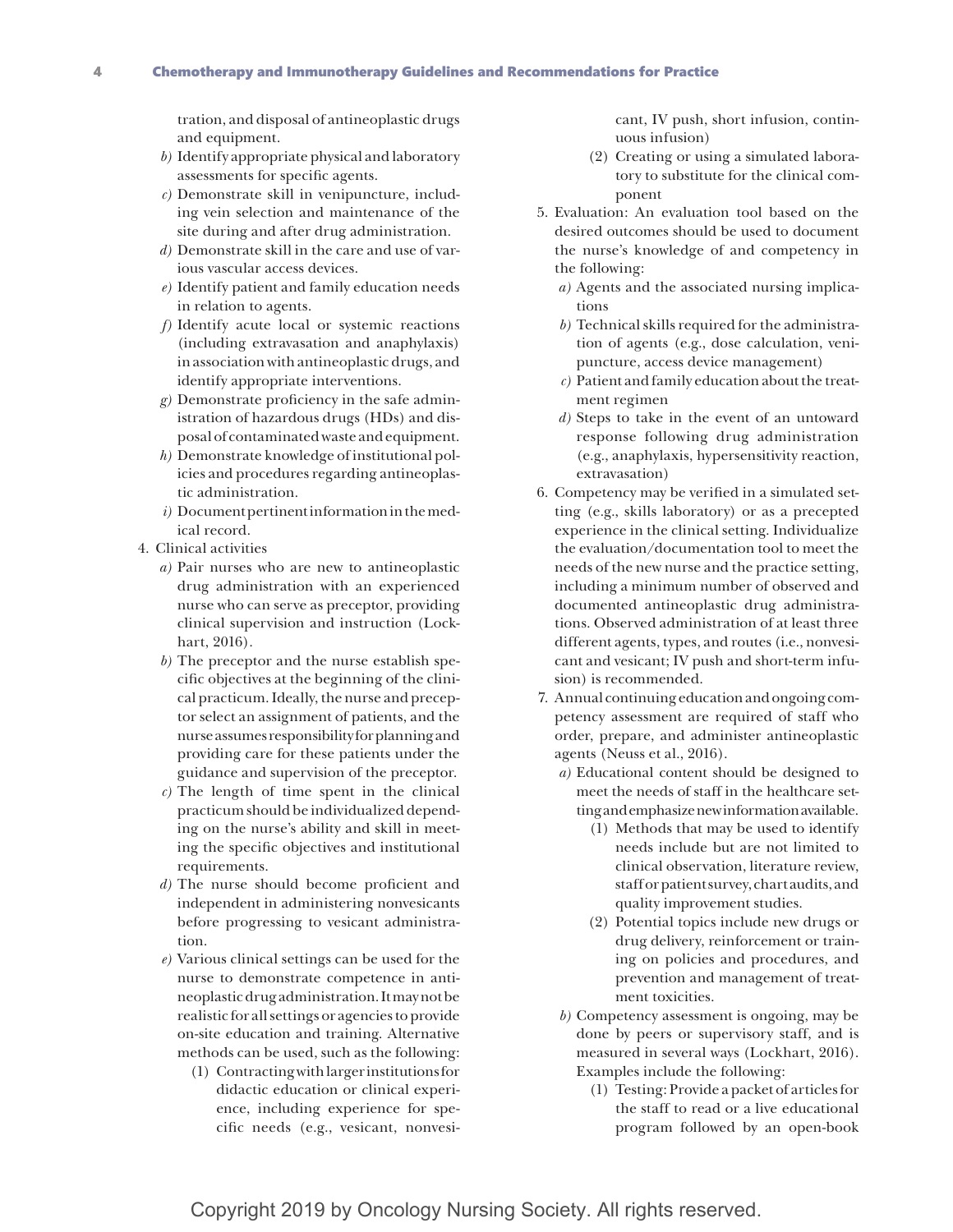test to measure knowledge. Consider a pre- and post-test to measure individual knowledge gains.

- (2) Return demonstration: Competency checklists can be used to document performance of a technical skill, such as the donning and doffing of PPE used during drug administration. Staff can also be observed and evaluated using a scoring rubric with a checklist of criteria detailing the steps to take in practice. Examples include monitoring a nurse administering a vesicant or completing dose verification. Actions can be observed in practice or a simulated environment and later debriefed.
- (3) Simulation: Simulation provides a safe environment for staff to practice clinical and critical-thinking skills. Staff can face a clinical challenge and problem-solve the steps to be followed, such as a patient experiencing an infusion reaction or extravasation. Asking nurses, "What would you do if. . ." challenges them to consider the implications of their actions. When a simulation lab is not available, it can be done through role-playing and mock scenarios in nearly any location.
- 8. Antineoplastic medications administered outside designated oncology areas: The ONS (2017) position statement on the education of the nurse administering and providing care to patients receiving chemotherapy, targeted therapy, and immunotherapy applies to antineoplastic drugs regardless of route, indication, patient population, or setting.
	- *a)* All nurses should be knowledgeable about the drugs they administer: the mode of action, side effects, and toxicity; dosage range, rate of administration, and route of excretion; potential responses; and interactions with other medications and foods.
	- *b)* The format, length, and specific focus of educational initiatives, both didactic education and the clinical experience, may vary according to the needs of the staff and setting. Select staff may require drug- or disease-specific education, whereas others will require comprehensive education for all antineoplastic medications.
	- *c)* Address the educational plan for all individuals working with chemotherapy, targeted therapy, and immunotherapy within institutional policy.
- C. Policies and procedures
	- 1. Policies should be developed using a systematic, evidence-based approach to promote standardization of practice within an institution. They identify and communicate expectations of practice (Dols et al., 2017).
	- 2. Once a policy has been implemented, it is imperative that it be enforced and followed by staff. Individuals can be held liable if patient harm results from failure to follow a policy. Institutions can have liability if a policy is not clear, contrasts with another policy, or could be interpreted in different ways.
	- 3. Collaboration between departments and professionals is recommended when creating antineoplastic policies and procedures. Input from pharmacy, medicine, nursing, environmental services, occupational health, and other departments will result in a more comprehensive policy.
	- 4. Policies related to antineoplastic drug therapy address processes designed to promote the safe and efficient care of patients receiving these medications, regardless of setting or department. Topics include the following (Neuss et al., 2016):
		- *a)* Qualifications, including initial educational and ongoing competency requirements, credentialing process, and documentation of staff who order, prepare, and administer chemotherapy, targeted therapy, and immunotherapy
		- *b)* HD management, including safe drug receipt, storage, compounding, transport, PPE, equipment used to administer HDs, administration, post-treatment care, spill management, disposal of HDs, alternative duty, and medical surveillance (U.S. Pharmacopeial Convention, 2016)
		- *c)* Order writing and dose verification, including process, standard regimens, rounding, cumulative dose, order format, and communication of modifications
		- *d)* Informed consent process
		- *e)* Toxicity monitoring, including standardized documentation and communication of toxicities
		- *f)* Procedures for care in medical emergencies
		- *g)* Communication of status during transitions of care
		- *h)* Reporting of adverse events and near misses
- D. Antineoplastic medication safety
	- 1. Prevalence of medication errors: Medication errors cause nearly one death daily and 1.3 million injuries annually (U.S. Food and Drug Administration [FDA], 2017b).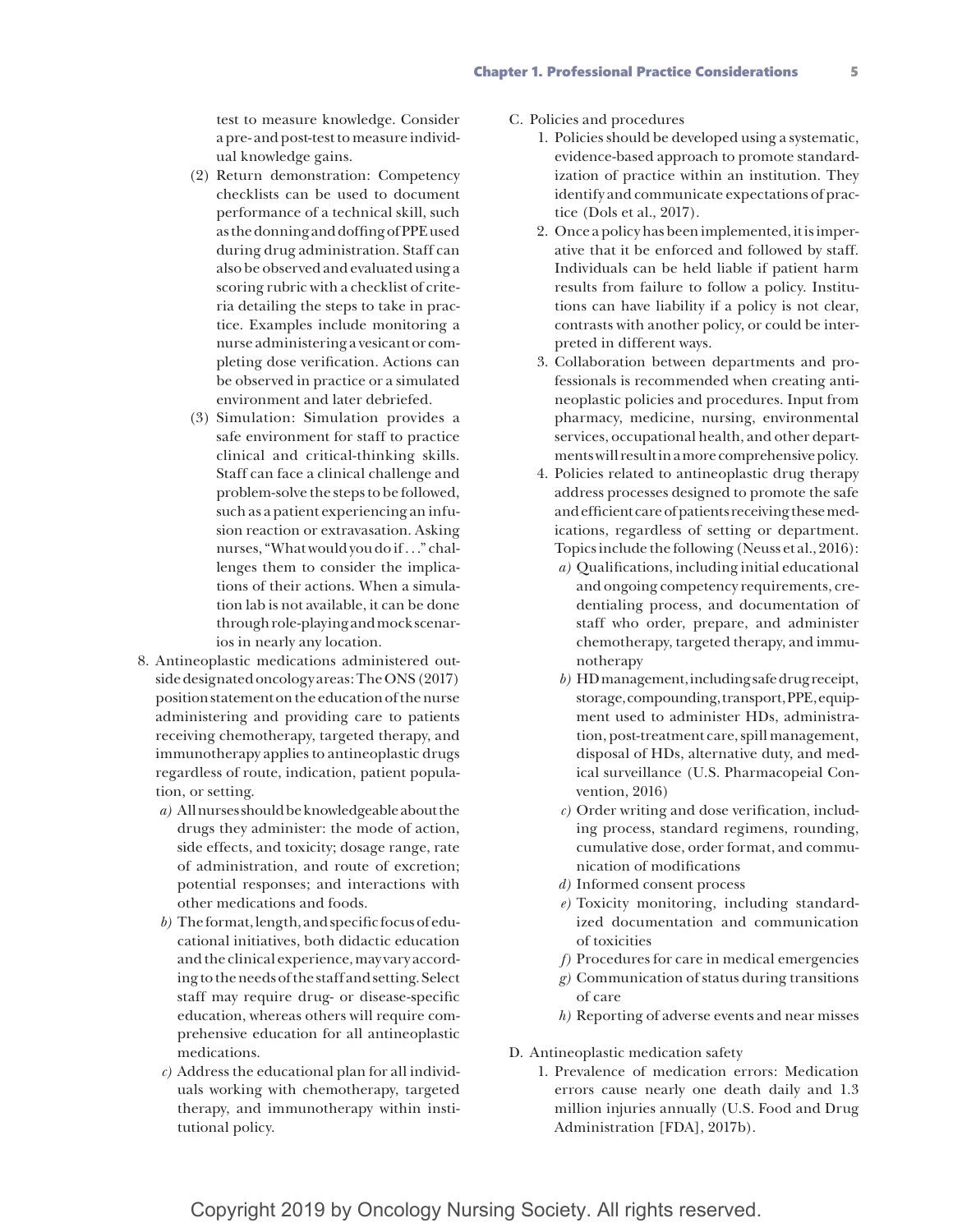### 6 Chemotherapy and Immunotherapy Guidelines and Recommendations for Practice

- 2. Chemotherapy and other antineoplastic drugs are classified as high-alert medications by the Institute for Safe Medication Practices (ISMP, 2014). These medications have narrow therapeutic indices and multiple potential toxicities and often are administered in complex regimens, protocols, and schedules (Griffin, Gilbert, Broadfield, Easty, & Trbovich, 2016; Kullberg, Larsen, & Sharp, 2013).
- 3. Errors may occur at any point during the drug delivery process (Kullberg et al., 2013; Schwappach & Wernli, 2010; White, Cassano-Piché, Fields, Cheng, & Easty, 2014).
	- *a)* Ordering/prescribing: unclear or erroneous orders, drug calculation errors, omission of antineoplastic or supportive drugs or hydration, input and transcription errors, errors in cycle or day, cumulative dose documentation or tracking
	- *b)* Drug preparation: staging/loading the biosafety cabinet with incorrect equipment and supplies, rounding doses, reconstitution, compounding, label application, dispensing
	- *c)* Drug administration: incorrect drug or dose, schedule or timing errors, patient identification errors, infusion rate errors, route errors
- 4. Contributing factors to medication errors (Fyhr, Ternov, & Ek, 2017; Keers, Williams, Cooke, & Ashcroft, 2013; Shulman, Miller, Ambinder, Yu, & Cox, 2008; World Health Organization, n.d.)
	- *a)* Poor communication among healthcare professionals or with patients
	- *b)* Look-alike, sound-alike medications
	- *c)* "Batching" or preparing more than one agent at a time
	- *d)* Distractions/interruptions
	- *e)* Heavy workload, fatigue, stress
	- *f)* Lack of systematic processes
	- *g)* Medication supply and storage issues (e.g., drugs of similar names or dosage strengths stored in close proximity)
	- *h)* Equipment failures
	- *i)* Inadequate knowledge or experience of those ordering, preparing, or administering agents
	- *j)* Patient factors: literacy, language barriers, complexity of care
- 5. System safeguards: The following strategies have been used to reduce the risk of medication errors in antineoplastic administration (Goldspiel et al., 2015; ISMP, 2014; Neuss et al., 2016; ONS, 2017).
	- *a)* Develop policies and procedures using interprofessional collaboration, and include strategies to promote adherence.
	- *b)* Establish a process of educational preparation and competency of those administering, pre-

paring, or ordering chemotherapy, targeted therapy, or immunotherapy. Nurses administering antineoplastic agents are RNs qualified by education and training.

- *c)* Ensure current drug information and resources for drug dosing, administration, and side effects are readily available.
- *d)* Follow standards regarding chemotherapy, targeted therapy, and immunotherapy orders.
	- (1) Orders are signed manually or by electronic approval by credentialed prescribers (ISMP, 2017; Neuss et al., 2016).
	- (2) Verbal orders for chemotherapy, targeted therapy, and immunotherapy medications are not permitted, except to hold or stop drugs (ISMP, 2017; Neuss et al., 2016).
	- (3) Text messaging of patient care orders is not permitted (Joint Commission, 2016).
	- (4) Standardized electronic or preprinted orders should be used for chemotherapy, targeted therapy, and immunotherapy (ISMP, 2010; Neuss et al., 2016).
		- *(a)* Orders should be regimen based and include the elements outlined by current safety standards.
		- *(b)* Use of standardized, regimenbased preprinted or electronic orders has been shown to increase evidence-based oncology care and decrease errors (Meisenberg, Wright, & Brady-Copertino, 2014). The National Comprehensive Cancer Network® (www.nccn .org) has disease-specific guidelines and chemotherapy order templates that include suggested patient monitoring for cancer type and stage (e.g., type and timing of imaging) and treatment regimen (e.g., toxicity monitoring). See Appendix C for an example of a chemotherapy order template.
		- *(c)* Avoid the use of abbreviations, acronyms, and other ambiguous methods of communicating drug information.
	- (5) Safety advantages reported with the use of electronic prescribing over preprinted orders include the removal of interpretation or transcription errors, availability of information about drug doses and schedules, automatic calcu-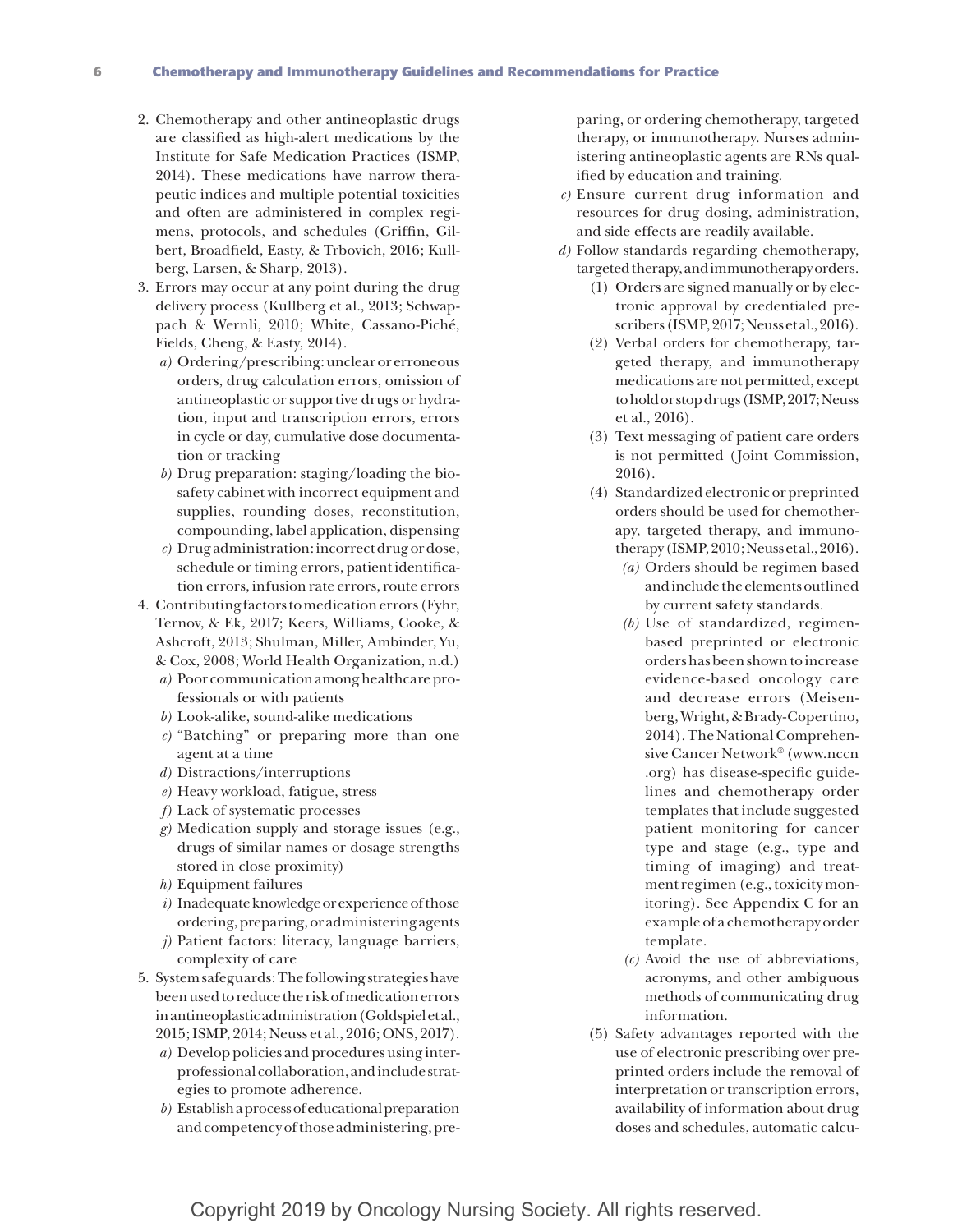lation of medication doses, and alert and error-checking functions (Aita et al., 2013). However, some errors specific for oncology include "cut and paste" errors—propagation of errors from cutting and pasting, and errors resulting from dose reduction or medication changes not being propagated into future cycles.

- (6) A policy should be in place for prescribing chemotherapy, targeted therapy, and immunotherapy regimens that vary from standard regimens. For example, the prescriber may be required to document supporting references for the variance.
- *e)* Use safety measures provided in electronic health record systems, such as drug interaction alerts, cumulative dose calculation (when applicable), and override restrictions (Weingart, Zhu, Young-Hong, Vermilya, & Hassett, 2014).
- *f)* Require at least two practitioners approved by the healthcare setting to administer or prepare antineoplastic agents to perform dose and drug verification for all routes of delivery before preparation, upon preparation, and prior to the administration of chemotherapy, targeted therapy, and immunotherapy (Neuss et al., 2016).
	- (1) Independent dual verification (i.e., independent double checks): A process in which a second person conducts a verification of the accuracy of the prescribed therapy, without revealing findings to the other verifier until both have completed the process (ISMP Canada, 2005).
	- (2) Numerous studies have demonstrated the ability of independent double checks to detect up to 95% of errors (Grasha, Reilley, Schell, Tranum, & Filburn, 2001; White et al., 2010).
	- (3) Checklists may help promote a consistent process (White et al., 2010; see Appendix D).
	- (4) Prior to administering antineoplastic agents, review the treatment plan and verify orders, the medication, the patient, and the pump programming (Neuss et al., 2016). See Chapter 11 for greater detail on dose verification.
	- (5) Conducting a comprehensive review of the medication orders rather than simply comparing the product to the

order is invaluable in catching prescribing errors (ISMP, 2013).

- (6) Perform drug and dose verification in a distraction-free setting.
- *g)* Establish procedures for emergency preparedness.
	- (1) Provide 24/7 triage to a provider—for example, on-call practitioners or emergency departments (Neuss et al., 2016).
	- (2) At least one clinical staff member certified in basic life support must be present during chemotherapy administration. Staff certified in advanced cardiac life support or pediatric advanced life support may be indicated depending on the setting and types of treatments delivered (Neuss et al., 2016).
	- (3) Policies, procedures, and standardized orders should be in place for the management of medical emergencies (Schiavone, 2009). Procedures include the process for monitoring/tracking the availability and readiness of emergency equipment and expiration date on medications, including antidotes and rescue agents.
	- (4) Educate staff regarding who to call and the process for contacting the provider/team (e.g., outpatient nurses need to be clear as to whether they should contact 911 or the institution's code team).
	- (5) Orders for the treatment of infusion emergencies should be available to enable immediate intervention without waiting for the provider's order. Indications for each medication should be clearly defined (e.g., indications for epinephrine, diphenhydramine, steroids).
	- (6) All team members should understand their role and responsibilities in an emergency situation.
	- (7) Verify that emergency equipment and supplies, including oxygen, are available and working and that staff are aware of their location. Infusion chairs should be functional to change position if needed.
	- (8) Extravasation: Establish policies, procedures, and standardized orders and have antidotes in place for the management of vesicant extravasation (ISMP, 2016; Neuss et al., 2016; see Chapter 13).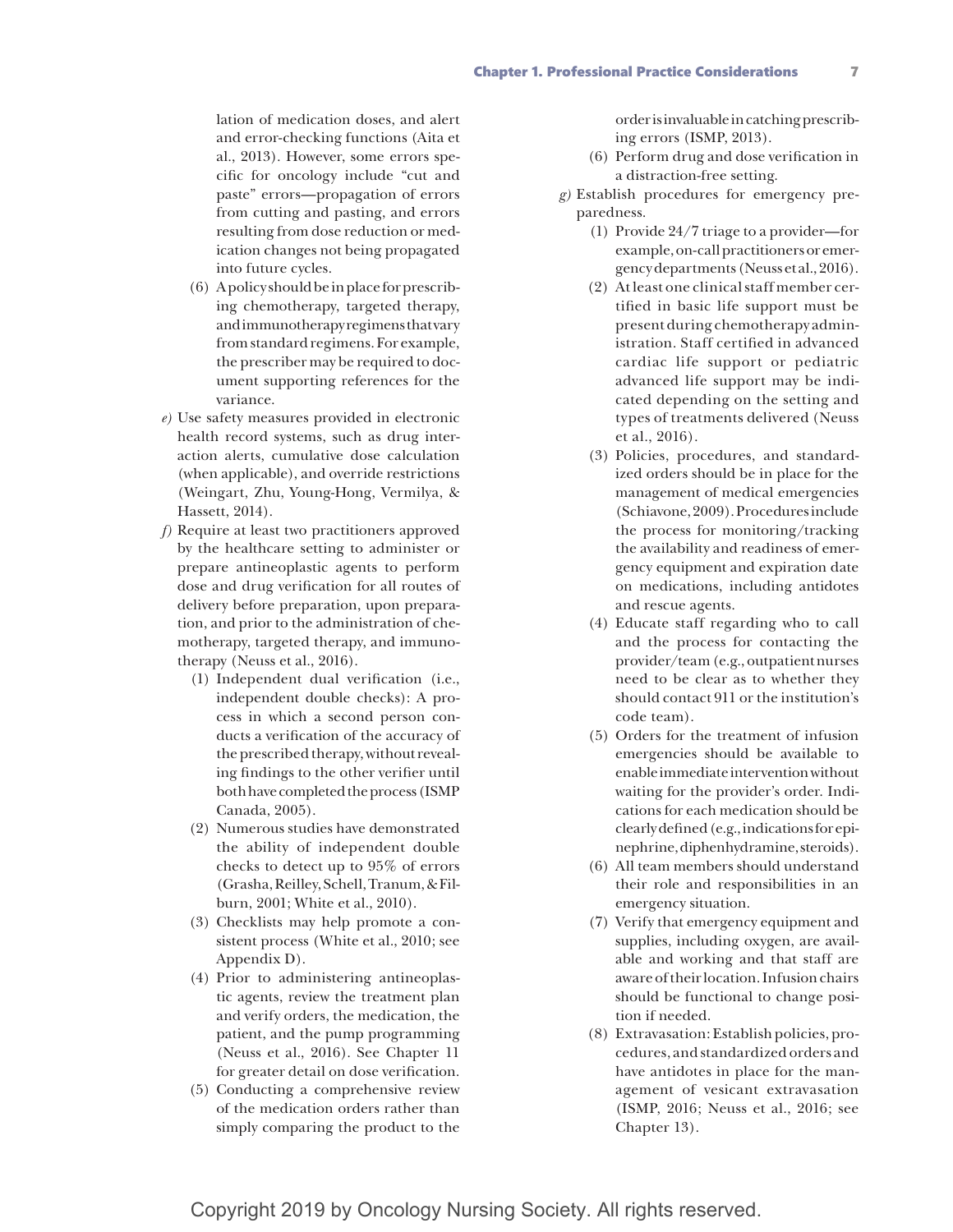- *(a)* Staff must be knowledgeable regarding the management of extravasation, the location of orders, and the process for obtaining antidotes.
- *(b)* Coupled order sets (e.g., inclusion of an order on the antineoplastic therapy order set, such as "Initiate extravasation orders for suspected extravasation") permit the prompt and evidence-based management of emergencies such as extravasation (ISMP, 2016).
- (9) Ensure that antidotes or rescue agents (where applicable) and directions for use are readily available (ISMP, 2016; Nelson, Moore, Grasso, Barbarotta, & Fischer, 2014).
- (10) Conduct process improvement projects and educational programs designed to provide patients with prompt, evidence-based interventions.
	- *(a)* Evaluate previous emergent situations to determine what worked and areas for improvement.
	- *(b)* Consider running mock codes and mock infusion reactions. Numerous studies have shown that these drills increase practitioner proficiency and confidence and decrease anxiety (Dorney, 2011; Ruesseler et al., 2012; Scaramuzzo, Wong, Voitle, & Gordils-Perez, 2014).
- *h)* Communication and handoffs: Implement a standardized process to promote effective handoffs between nurses and between care sites (as applicable to role) for patients receiving antineoplastic therapy (Neuss et al., 2016).
	- (1) Nursing bedside rounds and interprofessional rounds have been found to increase communication and decrease errors (Garcia-Alonso, 2011; Taylor, 2015).
	- (2) Document any missed patient appointments or treatments, and follow up with the patient and other members of the healthcare team (Neuss et al., 2016).
	- (3) Document an accurate treatment summary, including history, previous cancer treatments, and current treatment when a patient is transferred to a different healthcare setting. The ASCO

Institute for Quality has example templates on its website (www.institutefor quality.org/cancer-treatment-plan-and -summary-templates).

- *i)* Provide ongoing patient education, including information, motivation, and encouragement to patients to become "vigilant partners" in safety measures (Bruce, 2013; Schwappach & Wernli, 2010).
- 6. Drug shortages
	- *a)* Drug shortages can have significant clinical effects (Becker et al., 2013; Fox, Sweet, & Jensen, 2014; McBride et al., 2013).
		- (1) Treatment outcomes can be affected by omitted or reduced doses from delays or changes in treatment regimens.
		- (2) Medication errors
			- *(a)* Healthcare providers are not knowledgeable about substitute medications when the preferred drug is unavailable, potentially resulting in errors in dosing, adverse effects, and drug interactions.
			- *(b)* A different concentration or brand is purchased, potentially affecting how the dose is prepared, dispensed, and administered.
			- *(c)* Look-alike/sound-alike medications are purchased from a different manufacturer.
		- (3) Increased costs
			- *(a)* Cost of replacement medications may be significant. Becker et al. (2013) noted a 1,704% cost increase when paclitaxel was replaced by docetaxel for a single treatment.
			- *(b)* Labor costs are associated with seeking sources for replacement supplies, managing inventory, updating computer systems for replacement medications, and educating staff.
	- *b)* The Food and Drug Administration Safety and Innovation Act, which became law in 2012, requires pharmaceutical companies to notify FDA when a product may be affected by production changes or manufacturing interruptions (U.S. FDA, 2014).
	- *c)* FDA (2017a) works with manufacturers to minimize the impact of drug shortages. A list of drugs in short supply is maintained on the FDA website (www.fda.gov/Drugs/Drug Safety/DrugShortages/default.htm).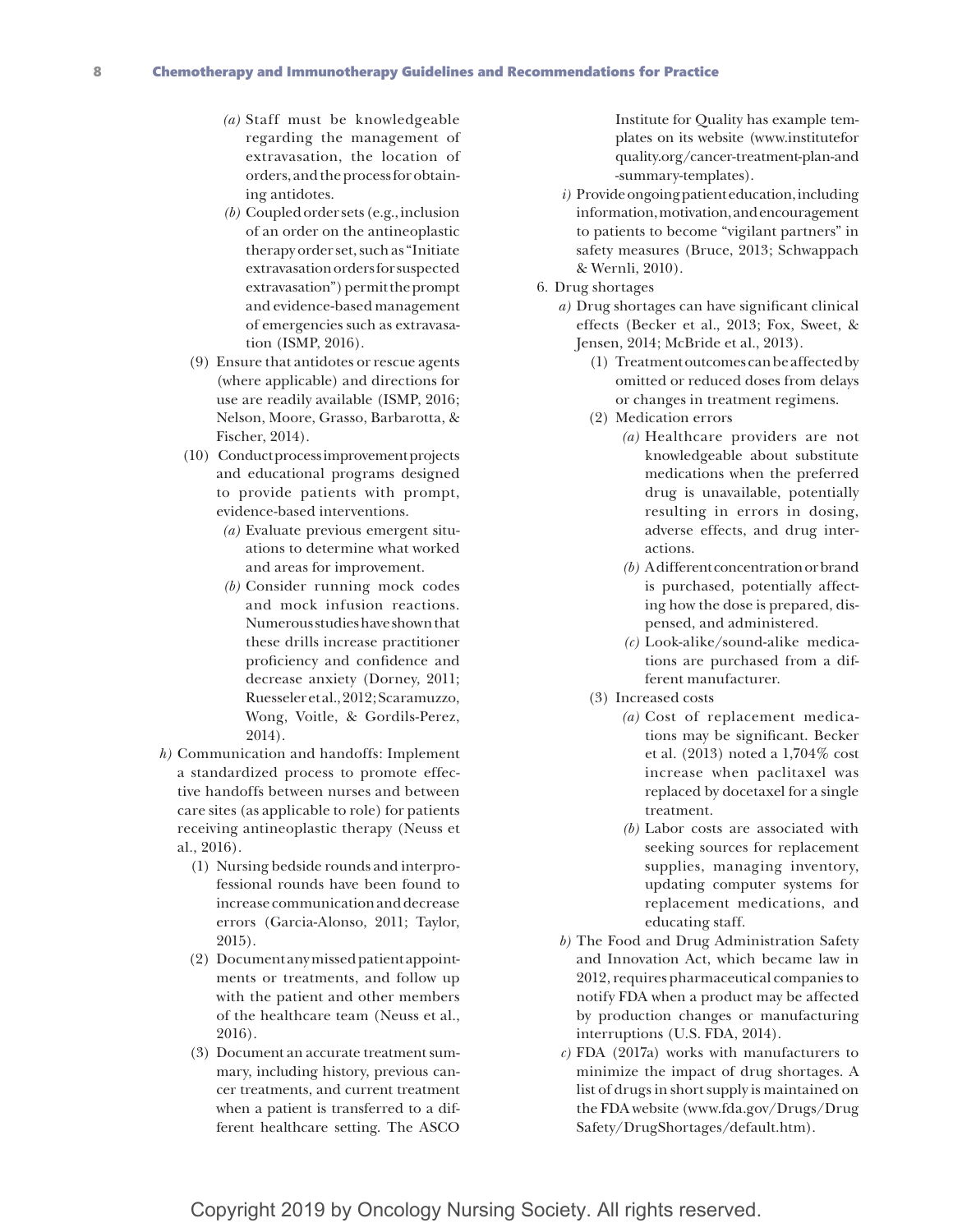#### Chapter 1. Professional Practice Considerations 9

## **References**

- Aita, M., Belvedere, O., De Carlo, E., Deroma, L., De Pauli, F., Gurrieri, L., … Fasola, G. (2013). Chemotherapy prescribing errors: An observational study on the role of information technology and computerized physician order entry systems. *BMC Health Services Research, 13,* 522. https://doi.org/10.1186/1472 -6963-13-522
- American Nurses Association. (2015). *Nursing: Scope and standards of practice* (3rd ed.). Silver Spring, MD: Author.
- Becker, D.J., Talwar, S., Levy, B.P., Thorn, M., Roitman, J., Blum, R.H., … Grossbard, M.L. (2013). Impact of oncology drug shortages on patient therapy: Unplanned treatment changes. *Journal of Oncology Practice, 9,* e122–e128. https://doi.org/10 .1200/JOP.2012.000799
- Brant, J.M., & Wickham, R. (Eds.). (2013). *Statement on the scope and standards of oncology nursing practice: Generalist and advanced practice.* Pittsburgh, PA: Oncology Nursing Society.
- Bruce, S.D. (2013). Before you press that button: A look at chemotherapy errors. *Clinical Journal of Oncology Nursing, 17,* 31–32. https://doi.org/10.1188/13.CJON.31-32
- Dols, J.D., Muñoz, L.R., Martinez, S.S., Mathers, N., Miller, P.S., Pomerleau, T.A., … White, S. (2017). Developing policies and protocols in the age of evidence-based practice. *Journal of Continuing Education in Nursing, 48,* 87–92. https://doi.org/10.3928 /00220124-20170119-10
- Dorney, P. (2011). Code blue: Chaos or control, an educational initiative. *Journal for Nurses in Staff Development, 27,* 242–244. https://doi.org/10.1097/NND.0b013e31822d6ee4
- Fox, E.R., Sweet, B.V., & Jensen, V. (2014). Drug shortages: A complex health care crisis. *Mayo Clinic Proceedings, 89,* 361–373. https://doi.org/10.1016/j.mayocp.2013.11.014
- Fyhr, A., Ternov, S., & Ek, A. (2017). From a reactive to a proactive safety approach. Analysis of medication errors in chemotherapy using general failure types. *European Journal of Cancer Care, 26,* e12348. https://doi.org/10.1111/ecc.12348
- Garcia-Alonso, A. (2011). Improving the chemotherapy process and service to cancer patients. *Risk Management and Healthcare Policy, 4,* 41–45. https://doi.org/10.2147/RMHP.S16059
- Goldspiel, B., Hoffman, J.M., Griffith, N.I., Goodin, S., DeChristoforo, R., Montello, M., … Patel, J.T. (2015). ASHP guidelines on preventing medication errors with chemotherapy and biotherapy. *American Journal of Health-System Pharmacy, 72,* e6–e35*.* https://doi.org/10.2146/sp150001
- Grasha, T., Reilley, S., Schell, K., Tranum, D., & Filburn, J. (2001). *Process and delayed verification errors in community pharmacy: Implications for improving accuracy and patient safety* (Cognitive Systems Performance Laboratory Technical Report No. 112101). Retrieved from http://www.ibrarian.net/navon/paper/Process \_and\_Delayed\_Verification\_Errors\_In\_Commun.pdf?paperid =3382578
- Griffin, M.C., Gilbert, R.E., Broadfield, L.H., Easty, A.E., & Trbovich, P.L. (2016). ReCAP: Comparison of independent error checks for oral versus intravenous chemotherapy. *Journal of Oncology Practice, 12,* 168–169, e180–e187. https://doi.org/10 .1200/JOP.2015.005892
- Institute for Safe Medication Practices. (2010). *ISMP's guidelines for standard order sets.* Retrieved from http://www.ismp.org/tools /guidelines/standardordersets.pdf
- Institute for Safe Medication Practices. (2013, June 13). Independent double checks: Undervalued and misused: Selective use of this strategy can play an important role in medication safety. Retrieved from http://www.ismp.org/newsletters/acutecare /showarticle.aspx?id=51
- Institute for Safe Medication Practices. (2014). High-alert medications in acute care settings. Retrieved from https:// www.ismp.org/Tools/institutionalhighAlert.asp
- Institute for Safe Medication Practices. (2016). *ISMP guidelines for safe preparation of compounded sterile preparations.* Retrieved from https://www.ismp.org/Tools/guidelines/IVSummit/IVC Guidelines.pdf
- Institute for Safe Medication Practices. (2017, May 18). Despite technology, verbal orders persist, read back is not widespread, and errors continue. Retrieved from https://www.ismp.org /newsletters/acutecare/showarticle.aspx?id=1167
- Institute for Safe Medication Practices Canada. (2005). Lowering risks of medication errors: Independent double checks. *ISMP Canada Safety Bulletin, 5,* 1–2. Retrieved from http://www.ismp -canada.org/download/safetyBulletins/ISMPCSB2005-01.pdf
- Joint Commission. (2016, December 22). Clarification: Use of secure text messaging for patient care orders is not acceptable. Retrieved from https://www.jointcommission.org/clarification \_use\_of\_secure\_text\_messaging
- Keers, R.N., Williams, S.D., Cooke, J., & Ashcroft, D.M. (2013). Causes of medication administration errors in hospitals: A systematic review of quantitative and qualitative evidence. *Drug Safety, 36,* 1045–1067. https://doi.org/10.1007/s40264-013-0090-2
- Kullberg, A., Larsen, J., & Sharp, L. (2013). 'Why is there another person's name on my infusion bag?' Patient safety in chemotherapy care—A review of the literature. *European Journal of Oncology Nursing, 17,* 228–235. https://doi.org/10.1016/j.ejon .2012.07.005
- Lockhart, J.S. (2016). *Nursing professional development for clinical educators.* Pittsburgh, PA: Oncology Nursing Society.
- McBride, A., Holle, L.M., Westendorf, C., Sidebottom, M., Griffith, N., Muller, R.J., & Hoffman, J.M. (2013). National survey on the effect of oncology drug shortages on cancer care. *American Journal of Health-System Pharmacy, 70,* 609–617. https://doi.org/10 .2146/ajhp120563
- Meisenberg, B.R., Wright, R.R., & Brady-Copertino, C.J. (2014). Reduction in chemotherapy order errors with computerized physician order entry. *Journal of Oncology Practice, 10,* e5–e9. https://doi.org/10.1200/JOP.2013.000903
- Nelson, W.K., Moore, J., Grasso, J.A., Barbarotta, L., & Fischer, D.S. (2014). Development of a policy and procedure for accidental chemotherapy overdose. *Clinical Journal of Oncology Nursing, 18,* 414–420. https://doi.org/10.1188/14.CJON.18-04AP
- Neuss, M.N., Gilmore, T.R., Belderson, K.M., Billett, A.L., Conti-Kalchik, T., Harvey, B.E., … Polovich, M. (2016). 2016 updated American Society of Clinical Oncology/ Oncology Nursing Society chemotherapy administration safety standards, including standards for pediatric oncology. *Journal of Oncology Practice, 12,* 1262–1271. https:// doi.org/10.1200/JOP.2016.017905
- Oncology Nursing Society. (2017, October). *Education of the nurse who administers and cares for the individual receiving chemotherapy, targeted therapy, and immunotherapy* [Position statement]. Retrieved from https://www.ons.org/advocacy-policy /positions/education/chemotherapy-biotherapy
- Ruesseler, M., Weinlich, M., Müller, M.P., Byhahn, C., Marzi, I., & Walcher, F. (2012). Republished: Simulation training improves ability to manage medical emergencies. *Postgraduate Medical Journal, 88,* 312–316. https://doi.org/10.1136/pgmj-2009 -074518rep
- Scaramuzzo, L.A., Wong, Y., Voitle, K.L., & Gordils-Perez, J. (2014). Cardiopulmonary arrest in the outpatient setting: Enhancing patient safety through rapid response algorithms and simulation teaching. *Clinical Journal of Oncology Nursing, 18,* 61–64. https://doi.org/10.1188/14.CJON.61-64